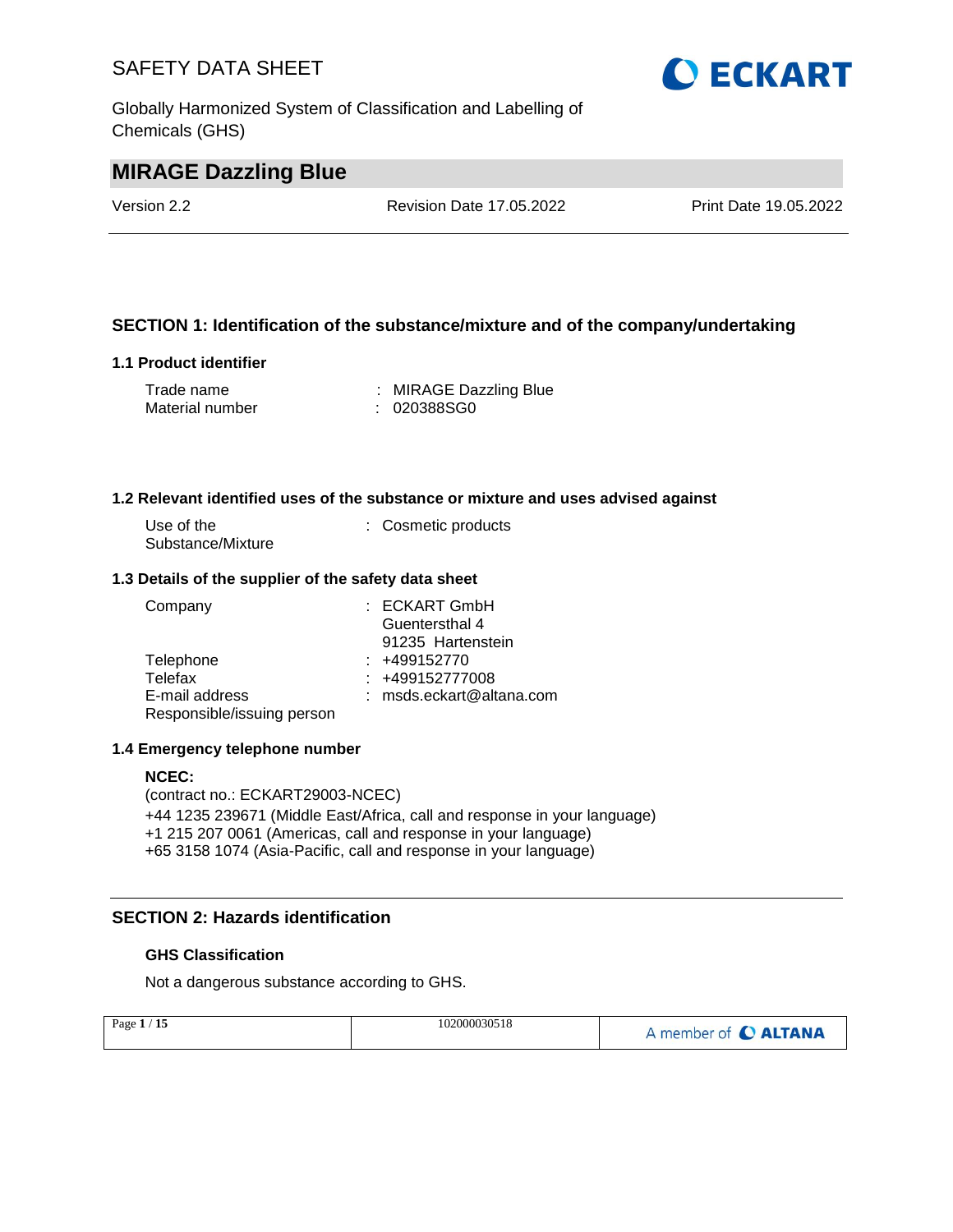Globally Harmonized System of Classification and Labelling of Chemicals (GHS)



# **MIRAGE Dazzling Blue**

Version 2.2 Revision Date 17.05.2022 Print Date 19.05.2022

## **GHS-Labelling**

Not a hazardous substance or mixture according to the Globally Harmonised System (GHS).

**Hazardous components which must be listed on the label**

## **SECTION 3: Composition/information on ingredients**

Substance No. **:**  $\qquad \qquad$  :

#### **Hazardous components**

| Chemical name    | CAS-No.<br>EINECS-No.   | Classification and<br>labelling | Concentration[%] |
|------------------|-------------------------|---------------------------------|------------------|
| titanium dioxide | 13463-67-7<br>236-675-5 | Acute Tox.:5:H333               | $10 - 20$        |

For the full text of the H-Statements mentioned in this Section, see Section 16.

### **SECTION 4: First aid measures**

#### **4.1 Description of first aid measures**

| Page 2 / 15             | 102000030518                                                                                                       | A member of C ALTANA |
|-------------------------|--------------------------------------------------------------------------------------------------------------------|----------------------|
| If swallowed            | : Keep respiratory tract clear.                                                                                    |                      |
| In case of eye contact  | : Remove contact lenses.<br>If eye irritation persists, consult a specialist.                                      |                      |
| In case of skin contact | : Wash off with soap and water.                                                                                    |                      |
| If inhaled              | : If unconscious, place in recovery position and seek medical<br>advice.<br>If symptoms persist, call a physician. |                      |
| General advice          | : Do not leave the victim unattended.                                                                              |                      |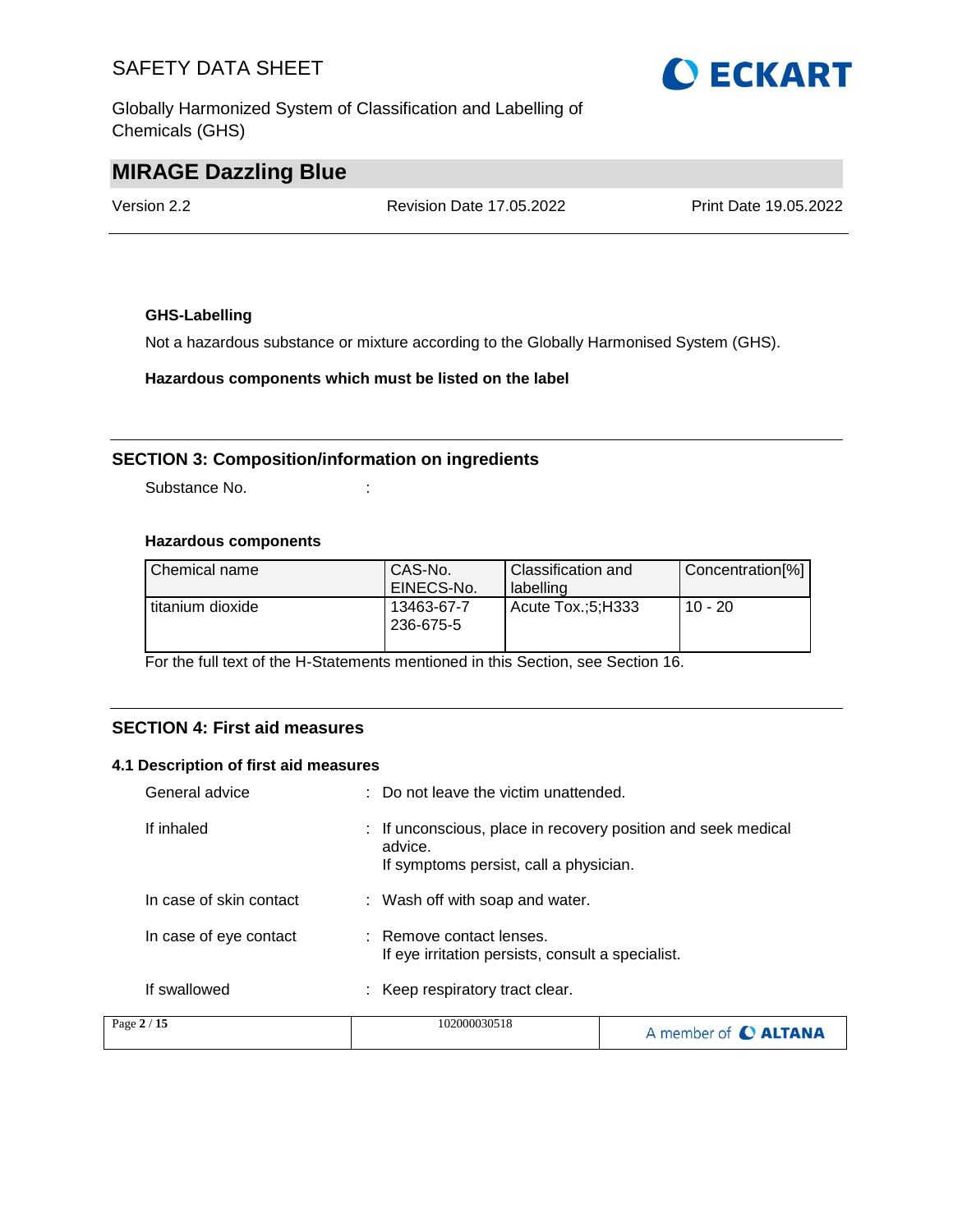Globally Harmonized System of Classification and Labelling of Chemicals (GHS)



# **MIRAGE Dazzling Blue**

| Version 2.2 | <b>Revision Date 17.05.2022</b> | Print Date 19.05.2022 |
|-------------|---------------------------------|-----------------------|
|             |                                 |                       |

Do not give milk or alcoholic beverages. Never give anything by mouth to an unconscious person. If symptoms persist, call a physician.

#### **4.2 Most important symptoms and effects, both acute and delayed**

This information is not available.

#### **4.3 Indication of any immediate medical attention and special treatment needed**

This information is not available.

### **SECTION 5: Firefighting measures**

#### **5.1 Extinguishing media**

Suitable extinguishing media : Foam, Carbon dioxide (CO2), ABC powder

#### **5.2 Special hazards arising from the substance or mixture**

This information is not available.

#### **5.3 Advice for firefighters**

| Special protective equipment<br>for firefighters | : Wear self-contained breathing apparatus for firefighting if<br>necessary.                                                                            |
|--------------------------------------------------|--------------------------------------------------------------------------------------------------------------------------------------------------------|
| Further information                              | : Standard procedure for chemical fires. Use extinguishing<br>measures that are appropriate to local circumstances and the<br>surrounding environment. |

## **SECTION 6: Accidental release measures**

#### **6.1 Personal precautions, protective equipment and emergency procedures**

Personal precautions : Avoid dust formation.

| Page $3/15$ | 102000030518 | A member of C ALTANA |
|-------------|--------------|----------------------|
|-------------|--------------|----------------------|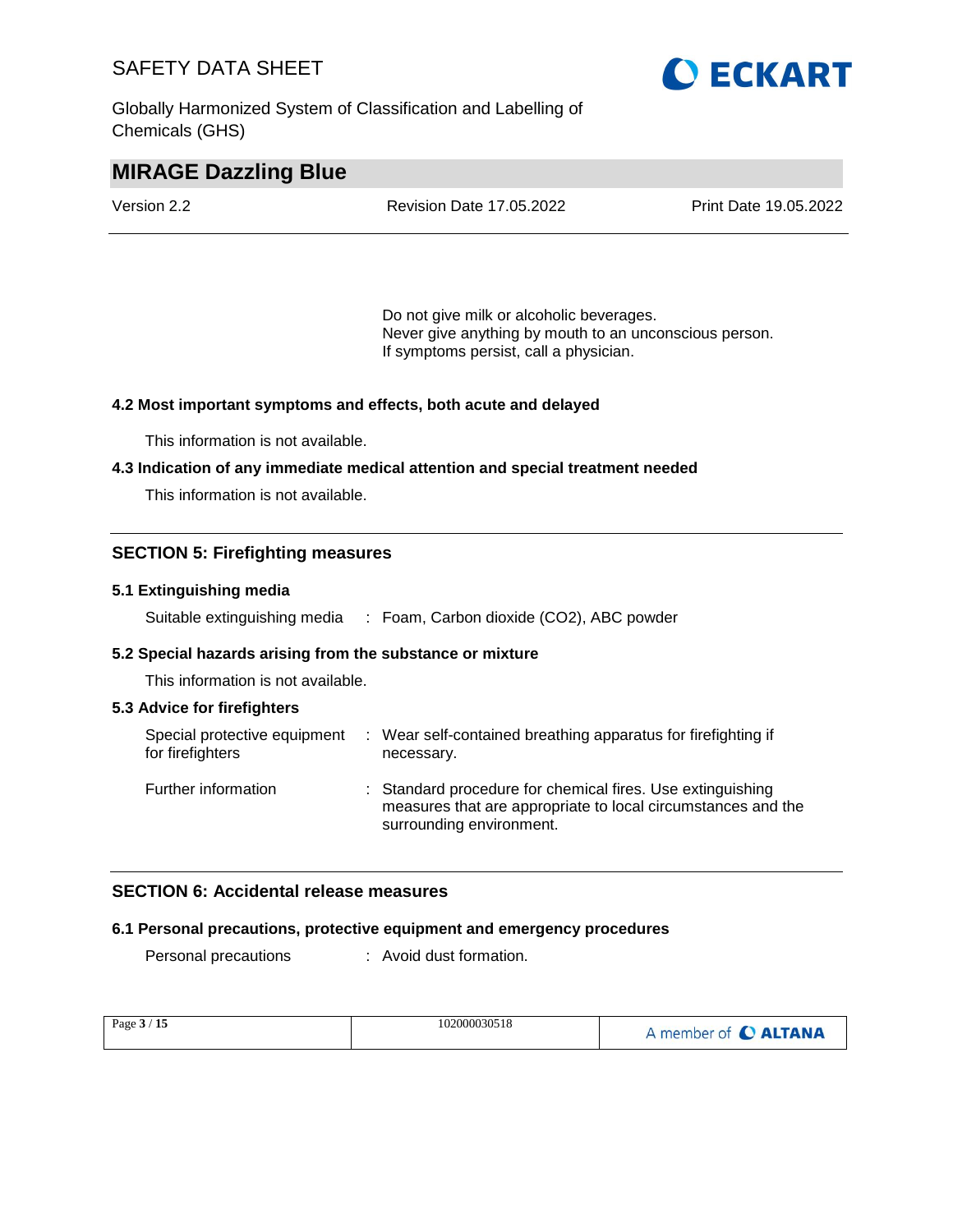Globally Harmonized System of Classification and Labelling of Chemicals (GHS)



# **MIRAGE Dazzling Blue**

| Version 2.2 | <b>Revision Date 17.05.2022</b> | <b>Print Date 19.05.2022</b> |
|-------------|---------------------------------|------------------------------|
|             |                                 |                              |

#### **6.2 Environmental precautions**

| Environmental precautions |  | No special environmental precautions required. |
|---------------------------|--|------------------------------------------------|
|---------------------------|--|------------------------------------------------|

#### **6.3 Methods and materials for containment and cleaning up**

| Methods for cleaning up | : Pick up and arrange disposal without creating dust. |
|-------------------------|-------------------------------------------------------|
|                         | Sweep up and shovel.                                  |
|                         | Keep in suitable, closed containers for disposal.     |

#### **6.4 Reference to other sections**

This information is not available.

## **SECTION 7: Handling and storage**

#### **7.1 Precautions for safe handling**

| Advice on safe handling                            | : For personal protection see section 8. Smoking, eating and<br>drinking should be prohibited in the application area. |  |
|----------------------------------------------------|------------------------------------------------------------------------------------------------------------------------|--|
| Advice on protection against<br>fire and explosion | : Provide appropriate exhaust ventilation at places where dust<br>is formed.                                           |  |
| Hygiene measures                                   | : General industrial hygiene practice.                                                                                 |  |
|                                                    |                                                                                                                        |  |

## **7.2 Conditions for safe storage, including any incompatibilities**

| Requirements for storage<br>areas and containers | : Electrical installations / working materials must comply with<br>the technological safety standards. |
|--------------------------------------------------|--------------------------------------------------------------------------------------------------------|
| Advice on common storage                         | : No materials to be especially mentioned.                                                             |
| Other data                                       | : No decomposition if stored and applied as directed.                                                  |

## **7.3 Specific end use(s)**

This information is not available.

| Page $4/15$ | 102000030518<br>A member of C ALTANA |
|-------------|--------------------------------------|
|-------------|--------------------------------------|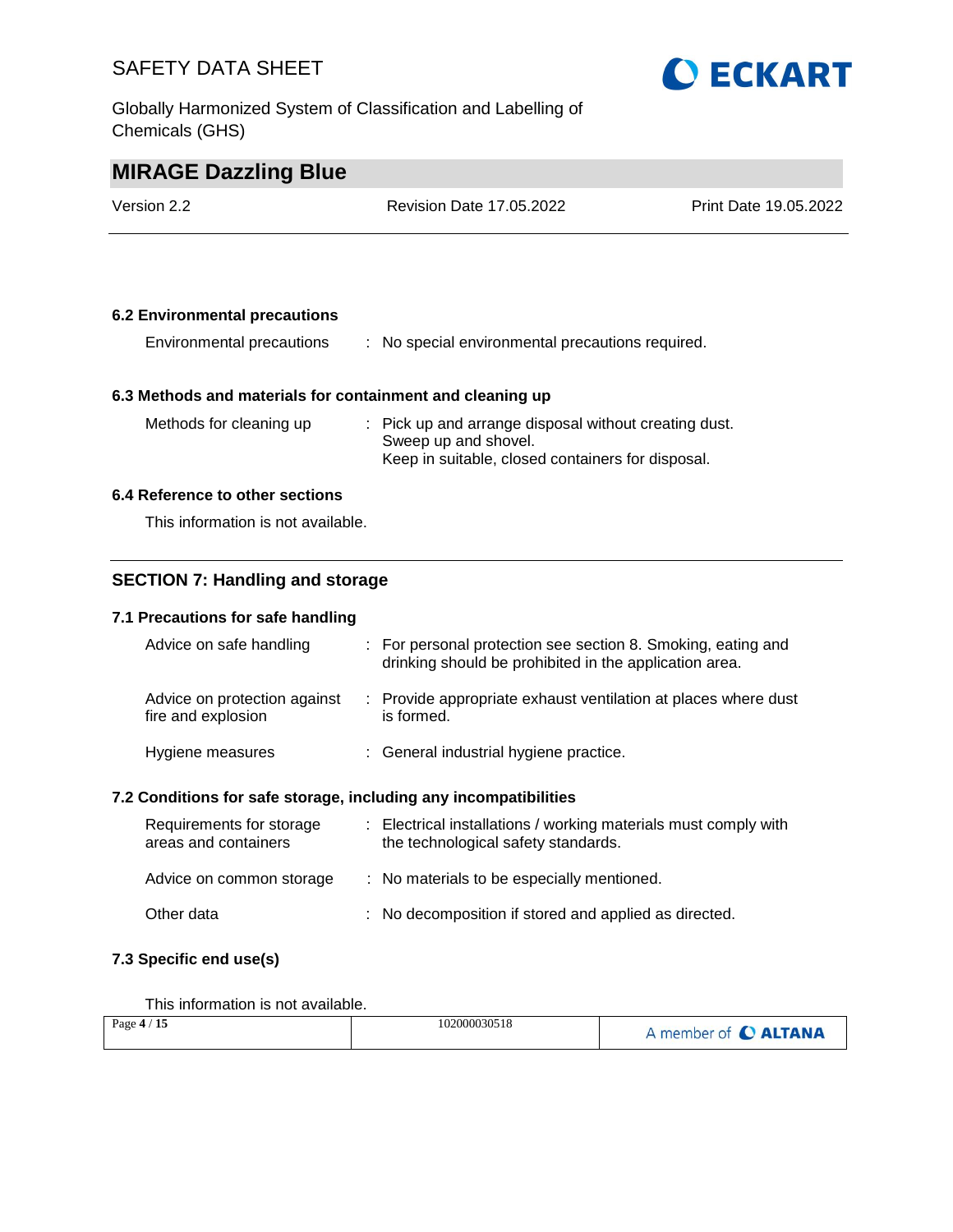Globally Harmonized System of Classification and Labelling of Chemicals (GHS)



# **MIRAGE Dazzling Blue**

Version 2.2 Revision Date 17.05.2022 Print Date 19.05.2022

# **SECTION 8: Exposure controls/personal protection**

#### **8.1 Control parameters**

#### **Germany:**

| Components                                                                                                                                                | CAS-No.        | Value type<br>Control<br>(Form of<br>parameters<br>exposure) |                                                                                                                                                                                                                                                                                                                                                                                                     | Update     | <b>Basis</b> |  |  |  |  |
|-----------------------------------------------------------------------------------------------------------------------------------------------------------|----------------|--------------------------------------------------------------|-----------------------------------------------------------------------------------------------------------------------------------------------------------------------------------------------------------------------------------------------------------------------------------------------------------------------------------------------------------------------------------------------------|------------|--------------|--|--|--|--|
| titanium                                                                                                                                                  | 13463-67-      | AGW (Inhalable<br>10 mg/m3                                   |                                                                                                                                                                                                                                                                                                                                                                                                     | 2014-04-02 | DE TRGS 900  |  |  |  |  |
| dioxide                                                                                                                                                   | $\overline{7}$ | fraction)                                                    |                                                                                                                                                                                                                                                                                                                                                                                                     |            |              |  |  |  |  |
| Peak-limit: excursion                                                                                                                                     |                | 2; (II)                                                      |                                                                                                                                                                                                                                                                                                                                                                                                     |            |              |  |  |  |  |
| factor (category)                                                                                                                                         |                |                                                              |                                                                                                                                                                                                                                                                                                                                                                                                     |            |              |  |  |  |  |
| titanium                                                                                                                                                  | 13463-67-      | AGW (Alveolate                                               | 1,25 mg/m3                                                                                                                                                                                                                                                                                                                                                                                          | 2014-04-02 | DE TRGS 900  |  |  |  |  |
| dioxide                                                                                                                                                   | $\overline{7}$ | fraction)                                                    |                                                                                                                                                                                                                                                                                                                                                                                                     |            |              |  |  |  |  |
| Peak-limit: excursion                                                                                                                                     |                | 2; (II)                                                      |                                                                                                                                                                                                                                                                                                                                                                                                     |            |              |  |  |  |  |
| factor (category)                                                                                                                                         |                |                                                              |                                                                                                                                                                                                                                                                                                                                                                                                     |            |              |  |  |  |  |
| titanium                                                                                                                                                  | 13463-67-      | AGW (Inhalable                                               | $10$ mg/m $3$                                                                                                                                                                                                                                                                                                                                                                                       | 2014-04-02 | DE TRGS 900  |  |  |  |  |
| dioxide                                                                                                                                                   | $\overline{7}$ | fraction)                                                    |                                                                                                                                                                                                                                                                                                                                                                                                     |            |              |  |  |  |  |
| Peak-limit: excursion                                                                                                                                     |                | 2; (II)                                                      |                                                                                                                                                                                                                                                                                                                                                                                                     |            |              |  |  |  |  |
| factor (category)                                                                                                                                         |                |                                                              |                                                                                                                                                                                                                                                                                                                                                                                                     |            |              |  |  |  |  |
| Further information                                                                                                                                       |                |                                                              | General dust value. For this substance no specific occupational<br>exposure limit value is established, since the AGS does not yet<br>have information regarding unspecific action on the respiratory<br>organs in excess of the normal values. Commission for dangerous<br>substancesSenate commission for the review of compounds at<br>the work place dangerous for the health (MAK-commission). |            |              |  |  |  |  |
| titanium                                                                                                                                                  | 13463-67-      | AGW (Alveolate<br>fraction)                                  | $1,25 \,\mathrm{mq/m3}$                                                                                                                                                                                                                                                                                                                                                                             | 2014-04-02 | DE TRGS 900  |  |  |  |  |
| dioxide                                                                                                                                                   | $\overline{7}$ |                                                              |                                                                                                                                                                                                                                                                                                                                                                                                     |            |              |  |  |  |  |
| Peak-limit: excursion                                                                                                                                     |                | 2; (II)                                                      |                                                                                                                                                                                                                                                                                                                                                                                                     |            |              |  |  |  |  |
| factor (category)                                                                                                                                         |                |                                                              |                                                                                                                                                                                                                                                                                                                                                                                                     |            |              |  |  |  |  |
| Further information<br>General dust value. For this substance no specific occupational<br>exposure limit value is established, since the AGS does not yet |                |                                                              |                                                                                                                                                                                                                                                                                                                                                                                                     |            |              |  |  |  |  |

| Page $5/15$ | 102000030518 | A member of C ALTANA |
|-------------|--------------|----------------------|
|-------------|--------------|----------------------|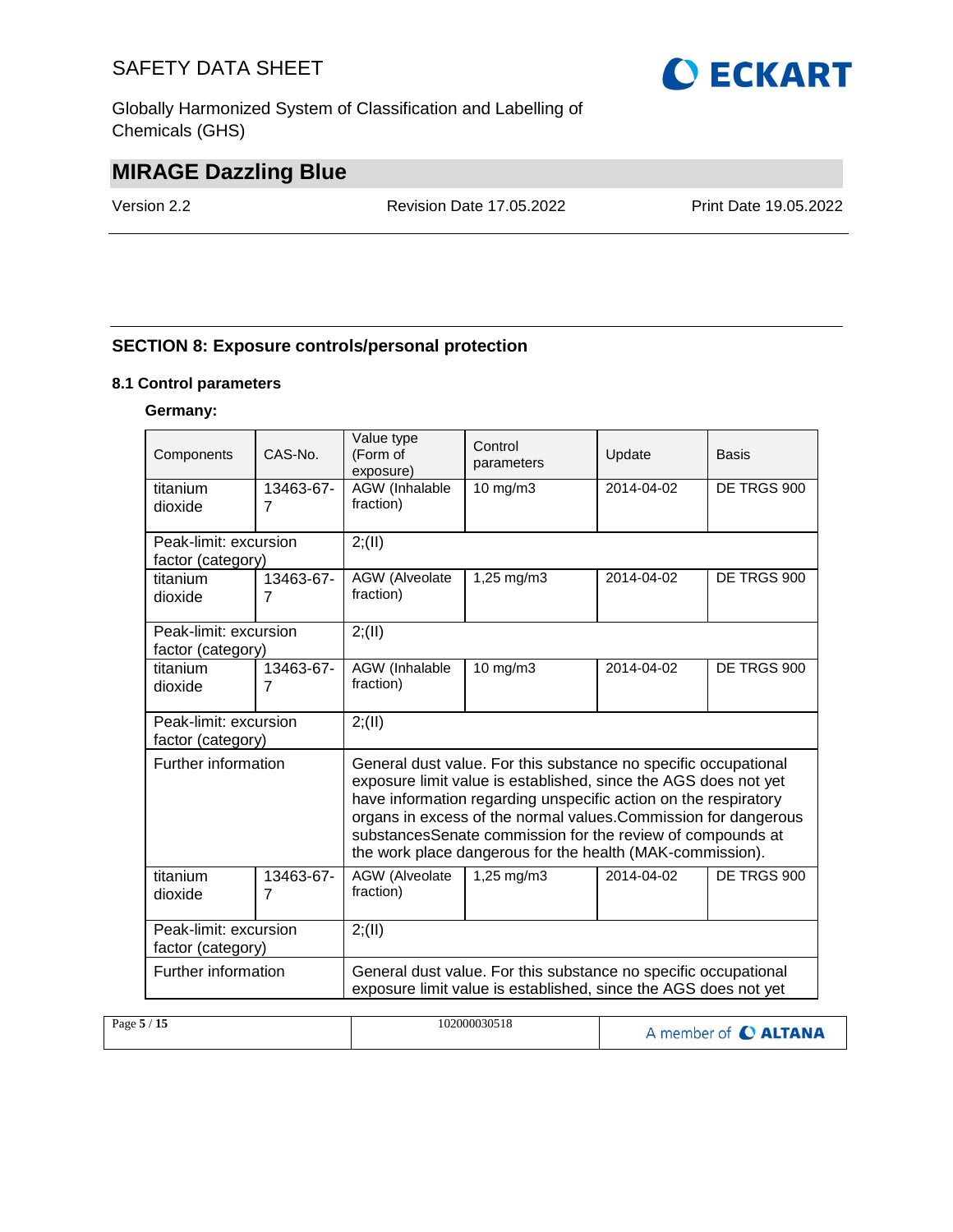Globally Harmonized System of Classification and Labelling of Chemicals (GHS)

# **O ECKART**

# **MIRAGE Dazzling Blue**

| Version 2.2 | <b>Revision Date 17.05.2022</b> | <b>Print Date 19.05.2022</b> |
|-------------|---------------------------------|------------------------------|
|             |                                 |                              |

have information regarding unspecific action on the respiratory organs in excess of the normal values.Commission for dangerous substancesSenate commission for the review of compounds at the work place dangerous for the health (MAK-commission).

### **United States of America (USA):**

| titanium<br>dioxide | 13463-67-<br>$\overline{7}$ | TWA (total dust)                  | 50 Million particles<br>per cubic foot | 2012-07-01           |  |
|---------------------|-----------------------------|-----------------------------------|----------------------------------------|----------------------|--|
| titanium<br>dioxide | 13463-67-<br>$\overline{7}$ | TWA (total dust)                  | $15 \text{ mg/m}$                      | 2012-07-01           |  |
| titanium<br>dioxide | 13463-67-<br>7              | TWA (respirable<br>fraction)      | $5$ mg/m $3$                           | $2012 - 07 - 01$     |  |
| titanium<br>dioxide | 13463-67-<br>7              | TWA (respirable<br>fraction)      | 15 Million particles<br>per cubic foot | 2012-07-01           |  |
| titanium<br>dioxide | 13463-67-<br>$\overline{7}$ | PEL (Total dust)                  | 10 mg/m3                               | 2014-11-26           |  |
| titanium<br>dioxide | 13463-67-<br>$\overline{7}$ | PEL (respirable<br>dust fraction) | $5$ mg/m $3$                           | 2014-11-26           |  |
| titanium<br>dioxide | 13463-67-<br>$\overline{7}$ | TWA (total dust)                  | 15 mg/m3                               | 2011-07-01           |  |
| titanium<br>dioxide | 13463-67-<br>7              | <b>TWA</b> (Total<br>dust)        | 10 mg/m3                               | 1989-01-19           |  |
| titanium<br>dioxide | 13463-67-<br>$\overline{7}$ | PEL (Total dust)                  | 10 mg/m3                               | 2014-11-26           |  |
| titanium<br>dioxide | 13463-67-<br>$\overline{7}$ | PEL (respirable<br>dust fraction) | $5$ mg/m $3$                           | 2014-11-26           |  |
| titanium<br>dioxide | 13463-67-<br>7              | <b>TWA</b>                        | $10$ mg/m $3$                          | $2014 - 03 - 01$     |  |
| Page 6 / 15         |                             |                                   | 102000030518                           | A member of C ALTANA |  |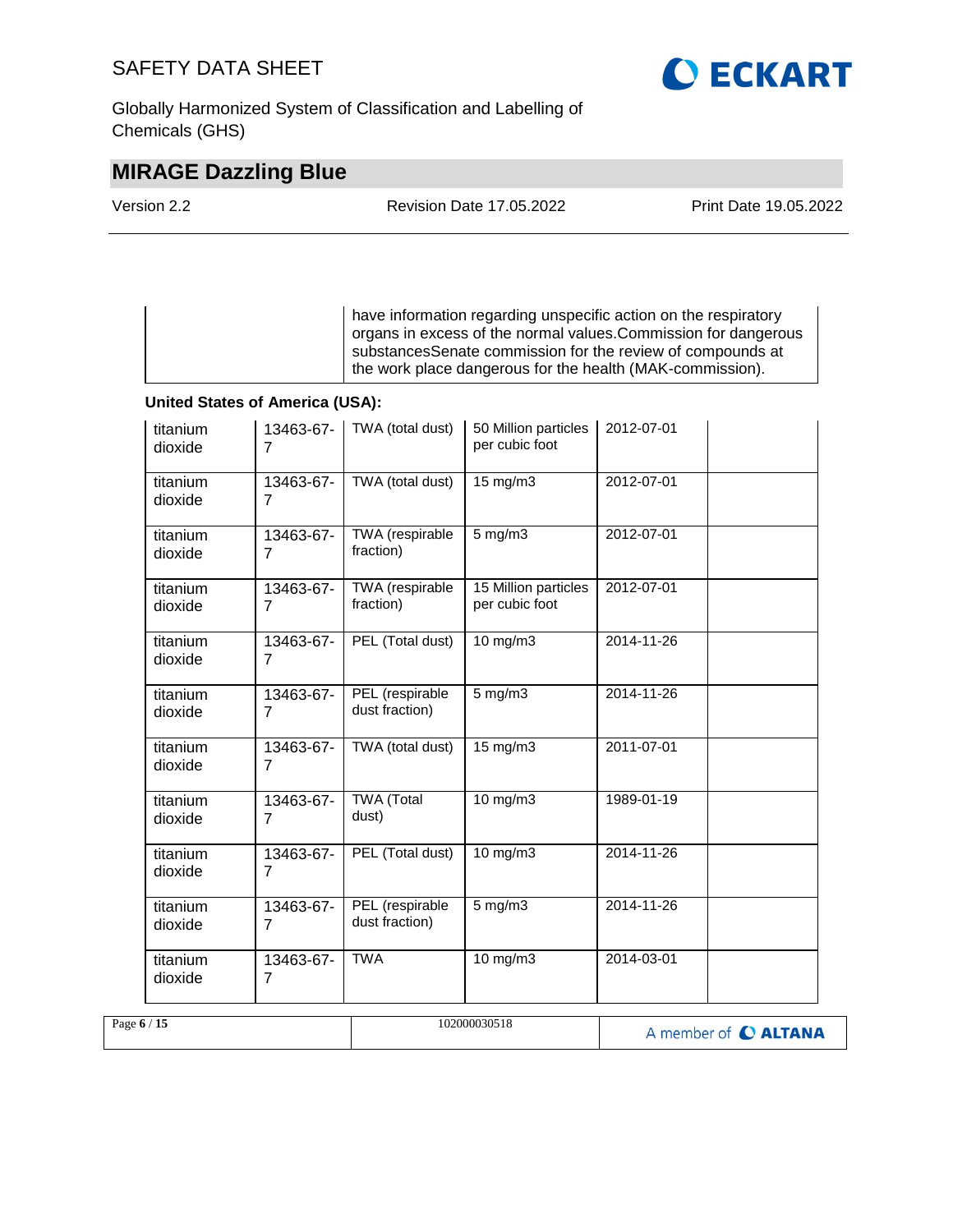Globally Harmonized System of Classification and Labelling of Chemicals (GHS)



# **MIRAGE Dazzling Blue**

Version 2.2 Revision Date 17.05.2022 Print Date 19.05.2022

#### **8.2 Exposure controls**

| Personal protective equipment |   |                                                       |  |  |
|-------------------------------|---|-------------------------------------------------------|--|--|
| Eye protection                | ÷ | Safety glasses                                        |  |  |
|                               |   |                                                       |  |  |
| Skin and body protection      | ÷ | Protective suit                                       |  |  |
|                               |   |                                                       |  |  |
| Respiratory protection        | ÷ | No personal respiratory protective equipment normally |  |  |
|                               |   | required.                                             |  |  |
|                               |   |                                                       |  |  |
|                               |   |                                                       |  |  |

## **Environmental exposure controls**

## **SECTION 9: Physical and chemical properties**

## **9.1 Information on basic physical and chemical properties**

| Appearance                  | : solid                                       |
|-----------------------------|-----------------------------------------------|
| Colour                      | : blue                                        |
| Odour                       | : odourless                                   |
| рH                          | : substance/mixture is non-soluble (in water) |
| Freezing point              | : No data available                           |
| Boiling point/boiling range | $\therefore$ 2.501 °C                         |
| Flash point                 | : No data available                           |
| <b>Bulk density</b>         | No data available                             |
| Flammability (solid, gas)   | Will not burn                                 |

| Page $7/15$ | 102000030518 | A member of C ALTANA |
|-------------|--------------|----------------------|
|             |              |                      |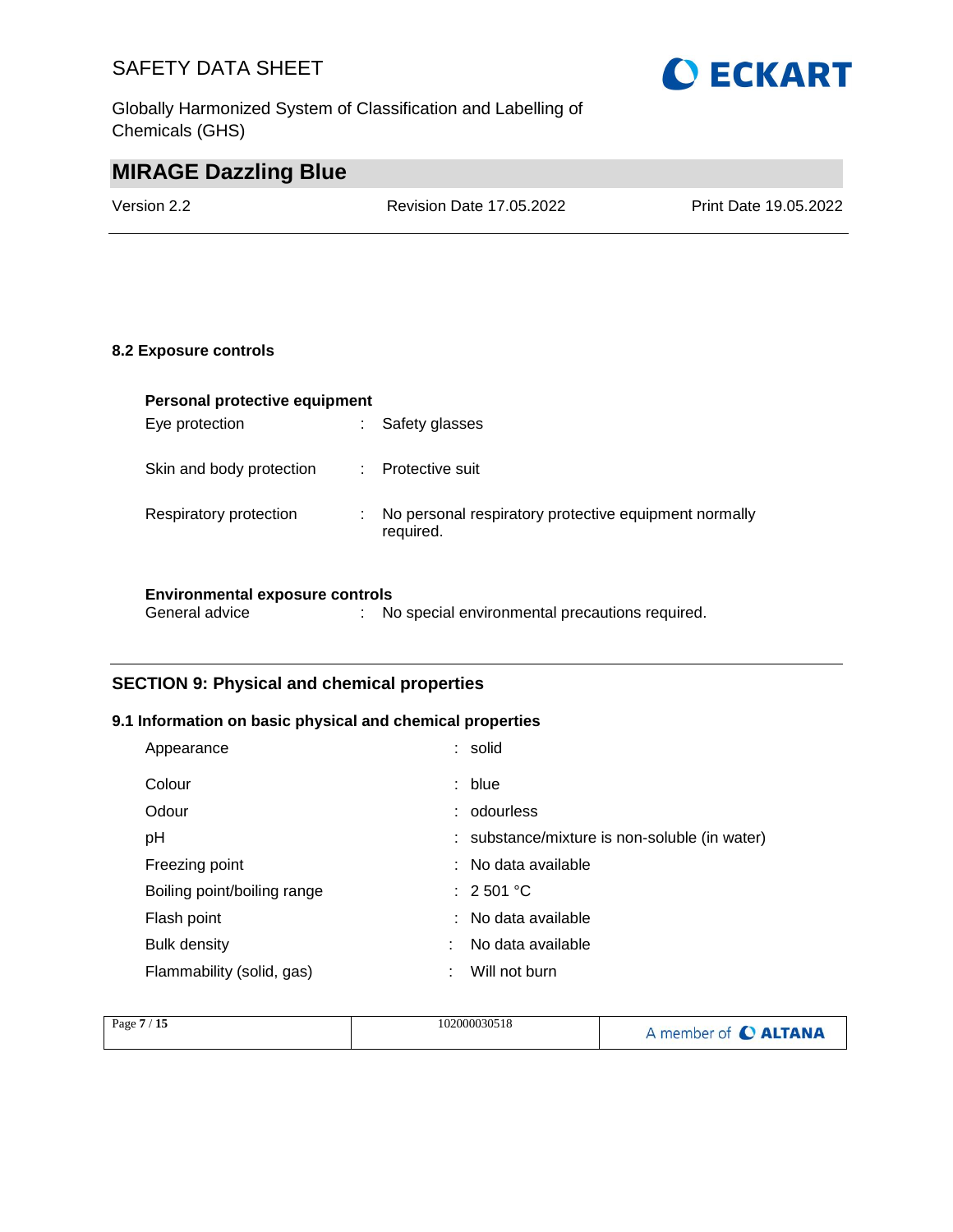Globally Harmonized System of Classification and Labelling of Chemicals (GHS)

# **O ECKART**

# **MIRAGE Dazzling Blue**

| Version 2.2 | Revision Date 17,05,2022 | Print Date 19.05.2022 |
|-------------|--------------------------|-----------------------|
|             |                          |                       |

| Auto-flammability                      | : No data available |
|----------------------------------------|---------------------|
| Upper explosion limit                  | No data available   |
| Lower explosion limit                  | No data available   |
| Vapour pressure                        | No data available   |
| Density                                | No data available   |
| Water solubility                       | No data available   |
| Miscibility with water                 | immiscible          |
| Solubility in other solvents           | No data available   |
| Partition coefficient: n-octanol/water | No data available   |
| Ignition temperature                   | No data available   |
| Thermal decomposition                  | No data available   |
| Viscosity, dynamic                     | No data available   |
| Viscosity, kinematic                   | No data available   |
| Flow time                              | No data available   |

#### **9.2 Other information**

No data available

### **SECTION 10: Stability and reactivity**

#### **10.1 Reactivity**

No decomposition if stored and applied as directed.

#### **10.2 Chemical stability**

No decomposition if stored and applied as directed.

#### **10.3 Possibility of hazardous reactions**

Hazardous reactions : Stable under recommended storage conditions., No hazards to be specially mentioned.

| Page 8 / 15 | 102000030518 | A member of C ALTANA |
|-------------|--------------|----------------------|
|             |              |                      |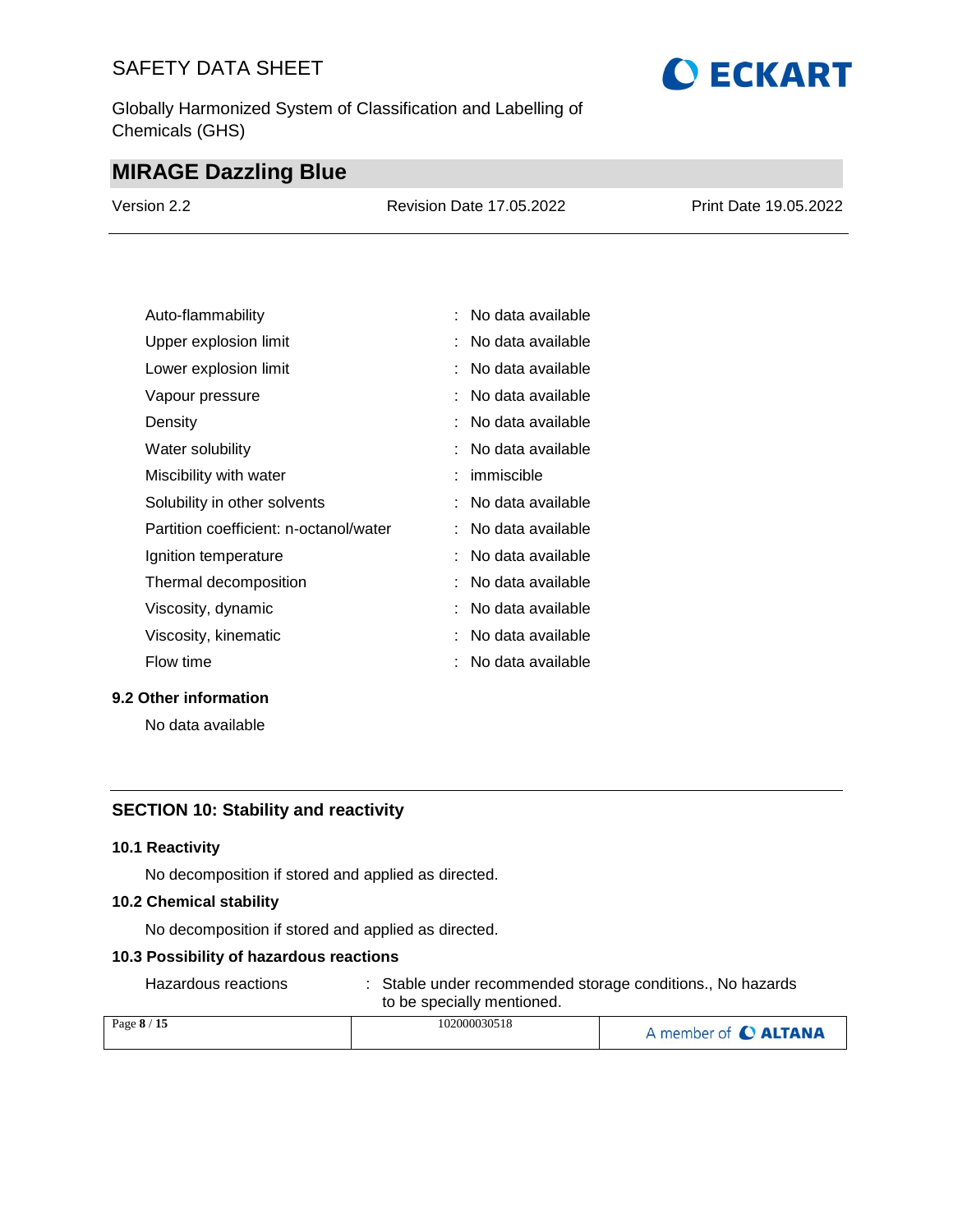Globally Harmonized System of Classification and Labelling of Chemicals (GHS)



| <b>MIRAGE Dazzling Blue</b>                  |                                |                       |
|----------------------------------------------|--------------------------------|-----------------------|
| Version 2.2                                  | Revision Date 17.05.2022       | Print Date 19.05.2022 |
|                                              |                                |                       |
|                                              |                                |                       |
| 10.4 Conditions to avoid                     |                                |                       |
| Conditions to avoid                          | : No data available            |                       |
| 10.5 Incompatible materials                  |                                |                       |
| Materials to avoid                           | $\therefore$ No data available |                       |
| 10.6 Hazardous decomposition products        |                                |                       |
| Hazardous decomposition<br>products          | : No data available            |                       |
| Other information                            | : No data available            |                       |
| <b>SECTION 11: Toxicological information</b> |                                |                       |
| 11.1 Information on toxicological effects    |                                |                       |

## **Acute toxicity**

| <b>Components:</b>                       |                                |
|------------------------------------------|--------------------------------|
| titanium dioxide:<br>Acute oral toxicity | : LD50 Rat: $> 5000$ mg/kg     |
| Acute inhalation toxicity                | : LC50 Rat: 6,8 mg/l           |
|                                          | Exposure time: 4 h             |
|                                          | Test atmosphere: dust/mist     |
| Acute dermal toxicity                    | : LD50 Rabbit: $>$ 5 000 mg/kg |

| Page $9/15$ | 102000030518 | A member of C ALTANA |
|-------------|--------------|----------------------|
|-------------|--------------|----------------------|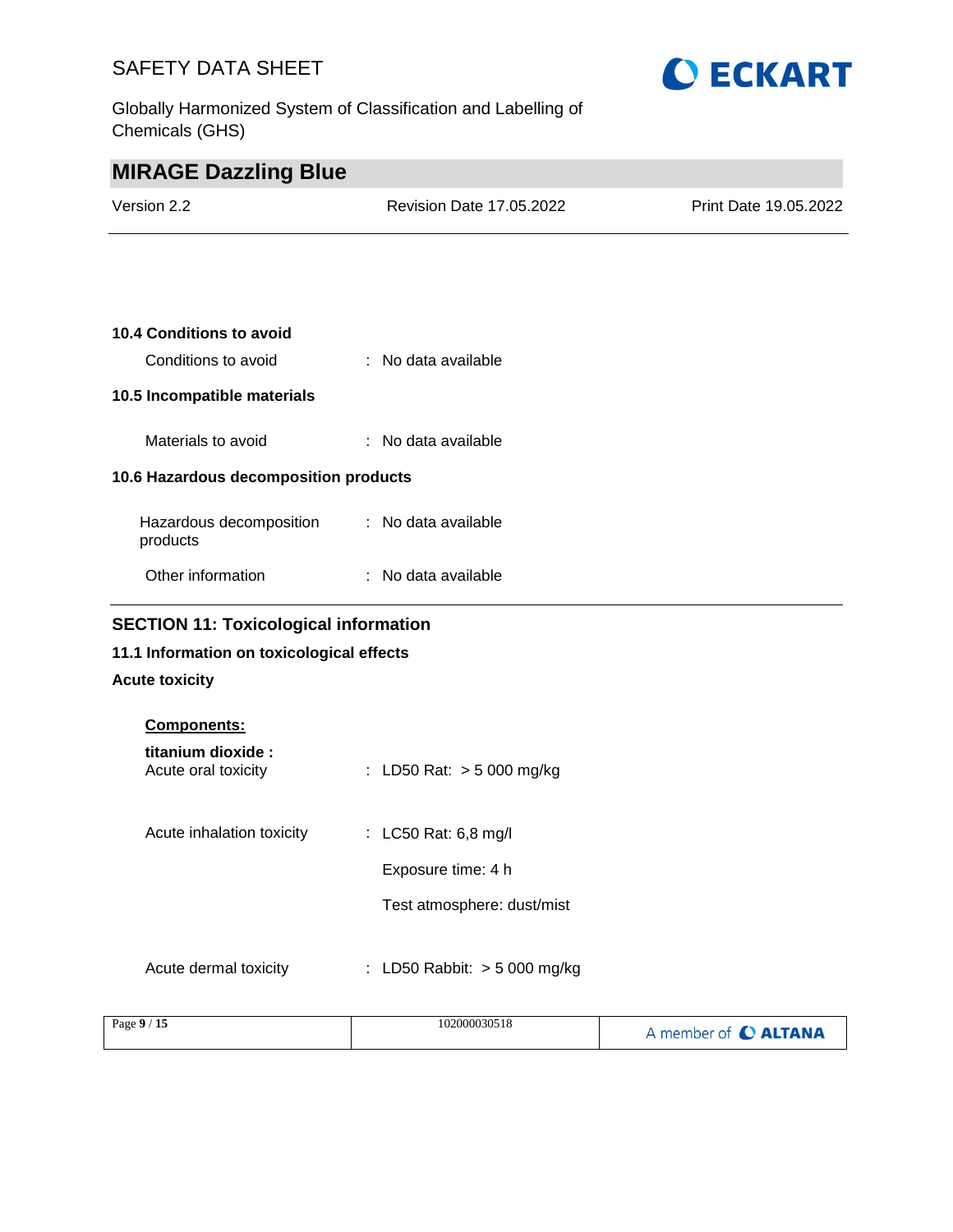Globally Harmonized System of Classification and Labelling of Chemicals (GHS)

# **O ECKART**

# **MIRAGE Dazzling Blue**

Version 2.2 Revision Date 17.05.2022 Print Date 19.05.2022

## **Skin corrosion/irritation**

No data available

#### **Serious eye damage/eye irritation**

No data available

### **Respiratory or skin sensitisation**

No data available

#### **Carcinogenicity**

No data available

#### **Toxicity to reproduction/fertility**

No data available

#### **Reprod.Tox./Development/Teratogenicity**

No data available

#### **STOT - single exposure**

No data available

## **STOT - repeated exposure**

No data available

#### **Aspiration toxicity**

No data available

#### **Further information**

| Page 10 / 15 | 102000030518 | A member of C ALTANA |
|--------------|--------------|----------------------|
|--------------|--------------|----------------------|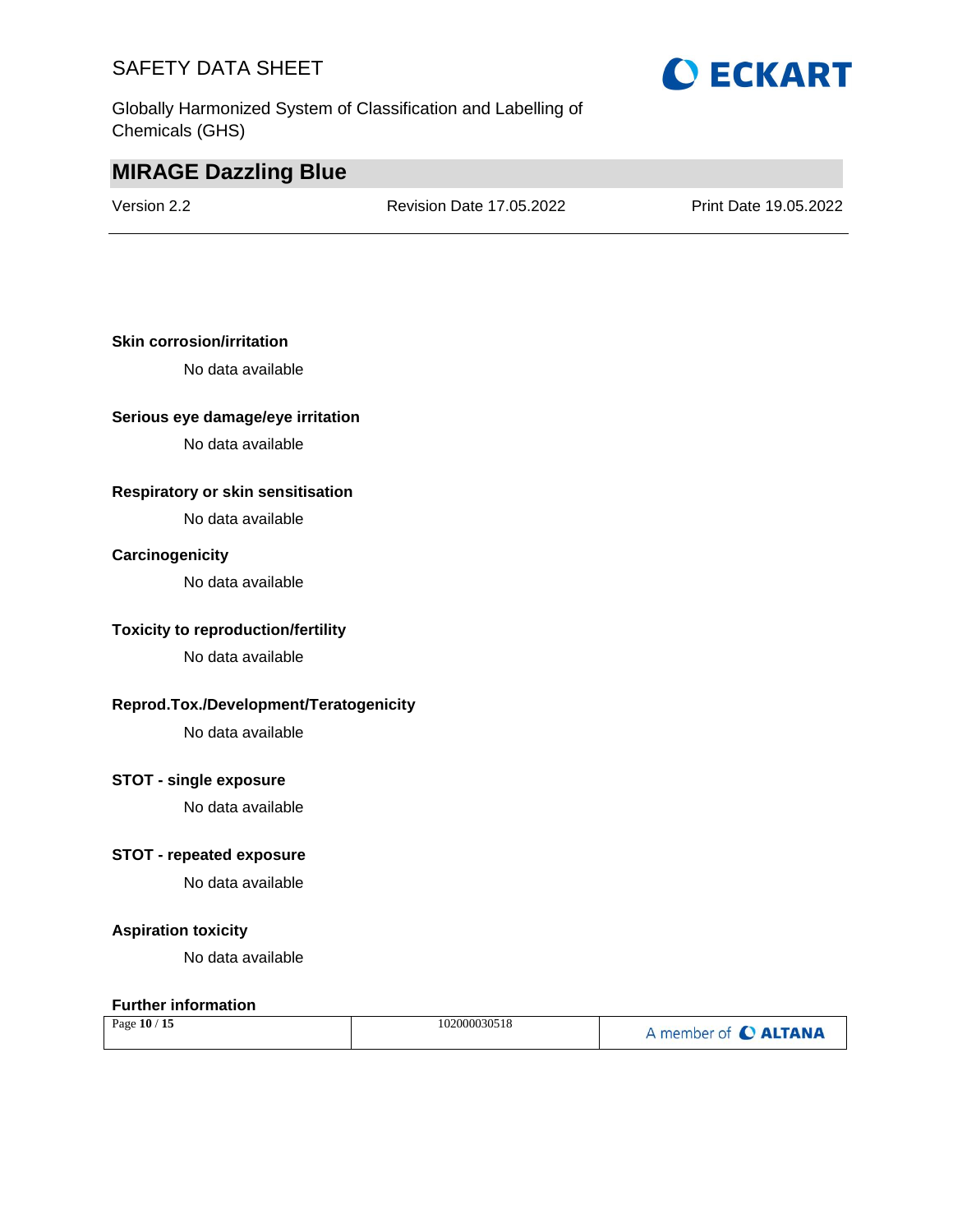Globally Harmonized System of Classification and Labelling of Chemicals (GHS)



# **MIRAGE Dazzling Blue**

Version 2.2 Revision Date 17.05.2022 Print Date 19.05.2022

## **Product**

No data available

# **SECTION 12: Ecological information**

## **12.1 Toxicity**

No data available

## **12.2 Persistence and degradability**

No data available

## **12.3 Bioaccumulative potential**

No data available

#### **12.4 Mobility in soil**

No data available

## **12.5 Results of PBT and vPvB assessment**

No data available

## **12.6 Other adverse effects**

#### **Product:**

Additional ecological information : No data available

| Page 11 / 15 | 102000030518 | A member of C ALTANA |
|--------------|--------------|----------------------|
|              |              |                      |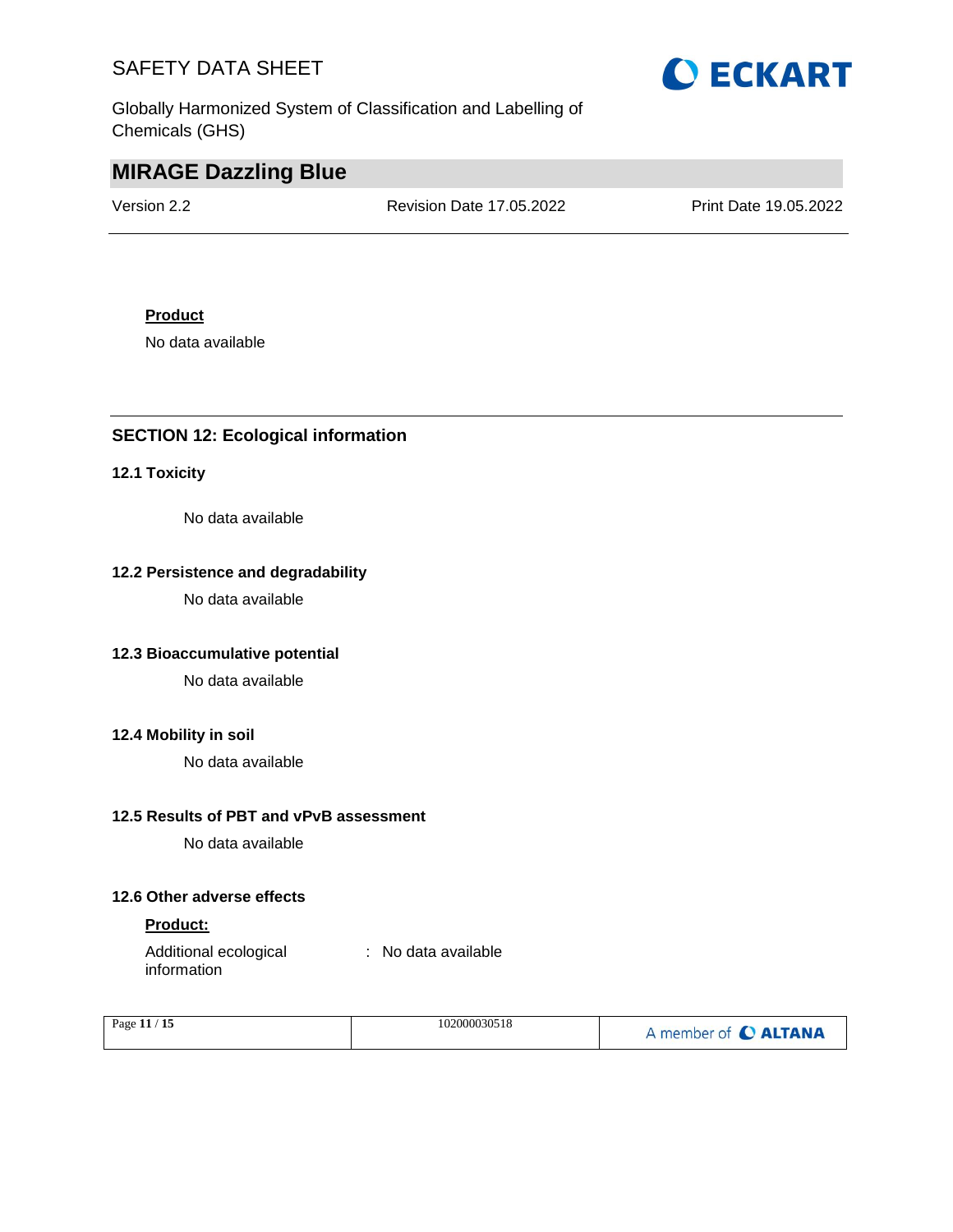Globally Harmonized System of Classification and Labelling of Chemicals (GHS)



# **MIRAGE Dazzling Blue**

Version 2.2 Revision Date 17.05.2022 Print Date 19.05.2022

## **SECTION 13: Disposal considerations**

## **13.1 Waste treatment methods**

Contaminated packaging : Empty containers should be taken to an approved waste handling site for recycling or disposal.

## **SECTION 14: Transport information**

#### **14.1 UN number**

#### **ADR**

Not dangerous goods

#### **TDG**

Not dangerous goods

#### **CFR**

Not dangerous goods

#### **IMDG**

Not dangerous goods

#### **IATA**

Not dangerous goods

#### **14.2 Proper shipping name**

#### **ADR**

Not dangerous goods

#### **TDG**

Not dangerous goods

## **CFR**

Not dangerous goods

| Page 12 / 15 | 102000030518 | A member of C ALTANA |
|--------------|--------------|----------------------|
|              |              |                      |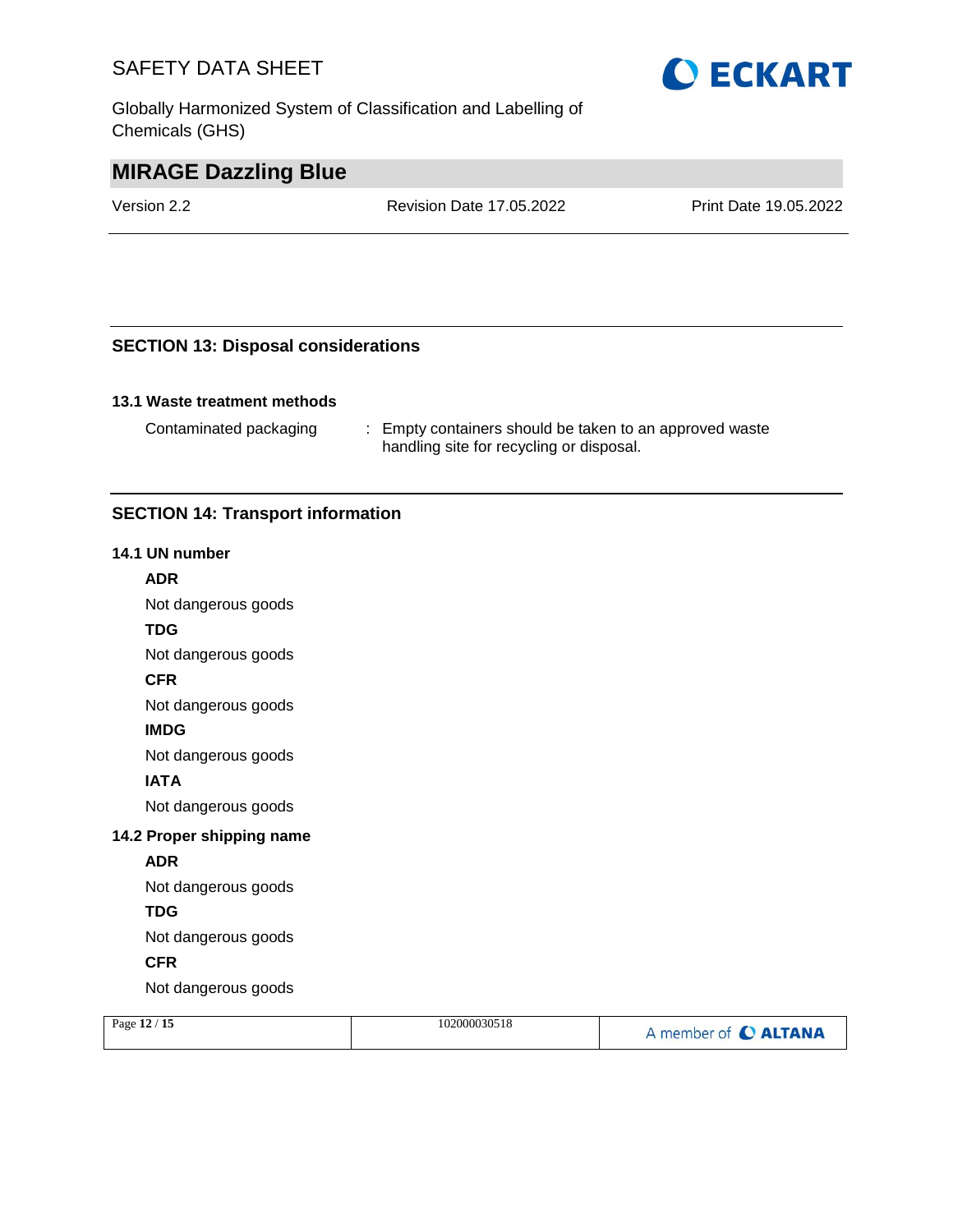

Globally Harmonized System of Classification and Labelling of Chemicals (GHS)

# **MIRAGE Dazzling Blue**

Version 2.2 Revision Date 17.05.2022 Print Date 19.05.2022

## **IMDG**

Not dangerous goods **IATA** Not dangerous goods

### **14.3 Transport hazard class**

## **ADR**

Not dangerous goods

## **TDG**

Not dangerous goods

#### **CFR**

Not dangerous goods

#### **IMDG**

Not dangerous goods

### **IATA**

Not dangerous goods

## **14.4 Packing group**

### **ADR**

Not dangerous goods

## **TDG**

Not dangerous goods

## **CFR**

Not dangerous goods

# **IMDG**

Not dangerous goods

## **IATA**

Not dangerous goods

| Page 13 / 15 | 102000030518 | A member of C ALTANA |
|--------------|--------------|----------------------|
|              |              |                      |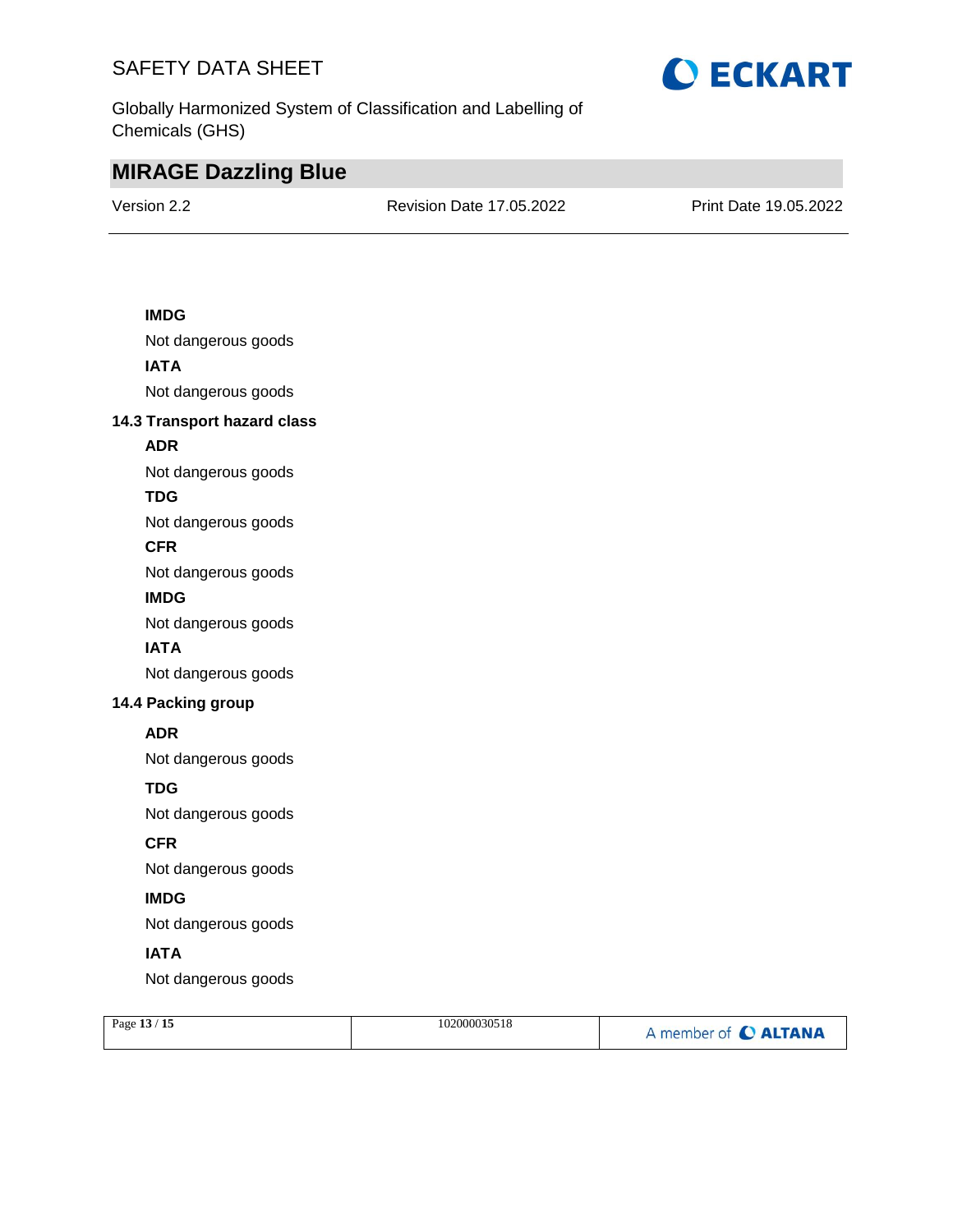Globally Harmonized System of Classification and Labelling of Chemicals (GHS)



# **MIRAGE Dazzling Blue**

Version 2.2 Revision Date 17.05.2022 Print Date 19.05.2022

#### **14.5 Environmental hazards**

#### **14.6 Special precautions for user**

Not classified as dangerous in the meaning of transport regulations.

#### **14.7 Transport in bulk according to Annex II of MARPOL 73/78 and the IBC Code**

No data available

### **SECTION 15: Regulatory information**

#### **15.1 Safety, health and environmental regulations/legislation specific for the substance or mixture**

| <b>Prohibition/Restriction</b><br>REACH - Candidate List of Substances of Very High<br>Concern for Authorisation (Article 59).               | : Not applicable |
|----------------------------------------------------------------------------------------------------------------------------------------------|------------------|
| <b>Prohibition/Restriction</b><br>Regulation (EC) No 1005/2009 on substances that<br>deplete the ozone layer                                 | : Not applicable |
| <b>Prohibition/Restriction</b><br>Regulation (EU) 2019/1021 on persistent organic<br>pollutants (recast)                                     | : Not applicable |
| <b>Prohibition/Restriction</b><br>REACH - Restrictions on the manufacture, placing on<br>the market and use of certain dangerous substances, | : Not applicable |

preparations and articles (Annex XVII)

| Page 14 / 15 | 102000030518 | A member of C ALTANA |
|--------------|--------------|----------------------|
|--------------|--------------|----------------------|